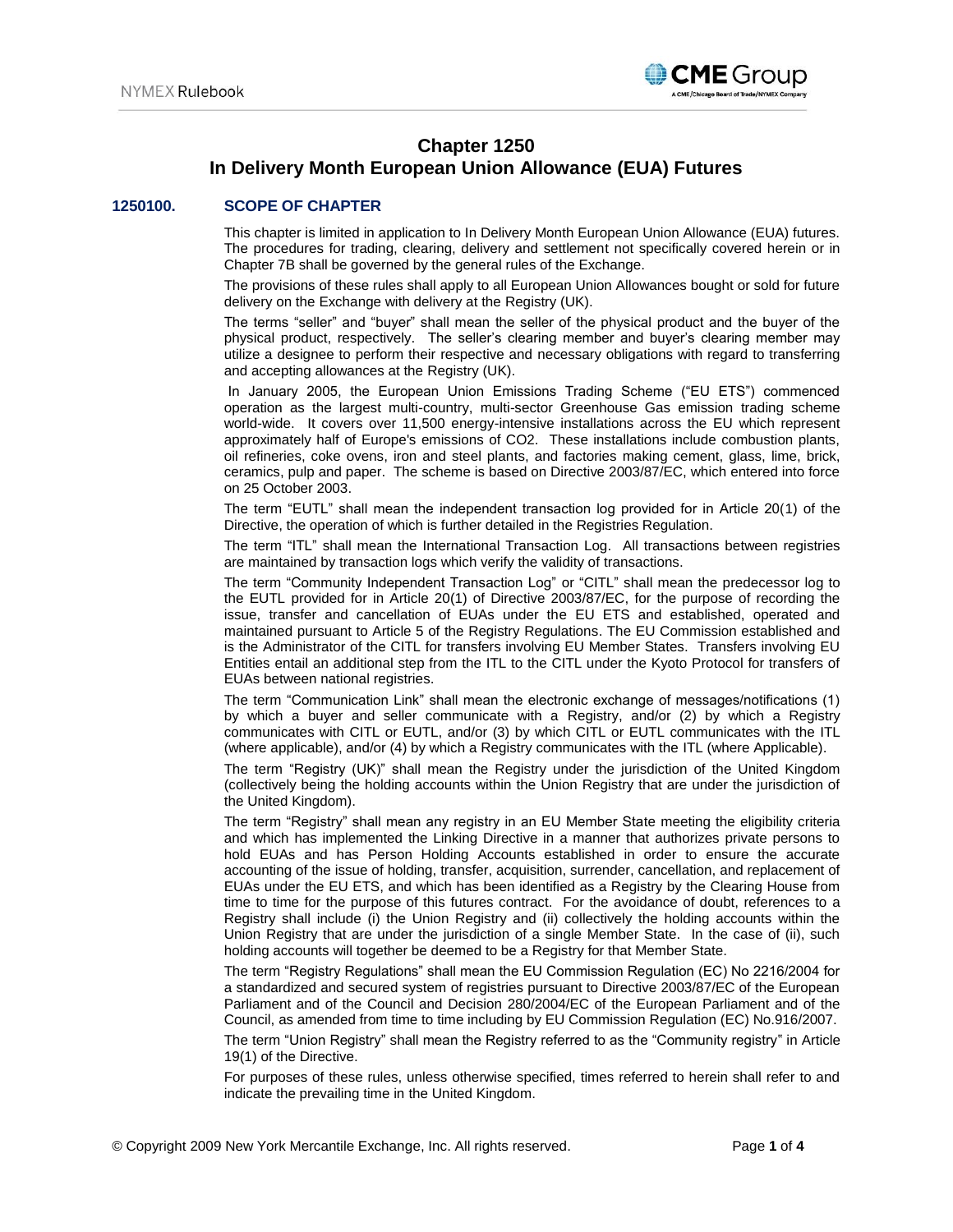

# **1250101. CONTRACT SPECIFICATIONS**

The contract specifications for delivery on futures contracts shall apply to all European Union Allowances with delivery at the Registry (UK).

The term "EUA" or European Union Allowance shall be granted under a National Allocation Plan of an EU member state.

## **1250102. TRADING SPECIFICATIONS**

Trading in In Delivery Month European Union Allowance (EUA) futures is regularly conducted in all calendar months. The number of months open for trading at a given time shall be determined by the Exchange.

### **1250102.A. Trading Schedule**

The hours for trading shall be determined by the Exchange.

### **1250102.B. Trading Unit**

The contract unit shall be one thousand (1,000) EUAs for a delivery made by transfer through the Registry (UK).

### **1250102.C. Price Increments**

The minimum price fluctuation shall be €0.0025 per EUA (€ 2.50 per contract). Prices shall be quoted in Euros and Euro cents per EUA.

### **1250102.D. Position Limits, Exemptions, Position Accountability and Reportable Levels**

The applicable position limits and/or accountability levels, in addition to the reportable levels, are set forth in the Position Limit, Position Accountability and Reportable Level Table in the Interpretations & Special Notices Section of Chapter 5.

A Person seeking an exemption from position limits for bona fide commercial purposes shall apply to the Market Regulation Department on forms provided by the Exchange, and the Market Regulation Department may grant qualified exemptions in its sole discretion.

Refer to Rule 559 for requirements concerning the aggregation of positions and allowable exemptions from the specified position limits.

### **1250102.E. Termination of Trading**

No trades in In Delivery Month European Union Allowance (EUA) futures in the expiring contract month shall be made after the last Monday of the delivery month for such expiring contract. If the last Monday of the delivery month occurs on a UK Bank Holiday or, if a UK Bank Holiday occurs on any of the four (4) days following the last Monday of the delivery month, trading shall cease on the penultimate Monday of the delivery month. If the penultimate Monday of the delivery month occurs on a UK Bank Holiday or, if a UK Bank Holiday occurs on any of the four (4) days following the penultimate Monday of the delivery month, trading shall cease on the antepenultimate Monday of the delivery month. Any contracts remaining open after the last day of trading must be either:

- (a) Settled by delivery which shall take place in accordance with Rule 1250105; or
- (b) Liquidated by means of a bona fide Exchange for Related Position ("EFRP") pursuant to Exchange Rule 538. An EFRP is permitted in the expiring futures contract at any time before 6:00 p.m. on the last day of trading of the expiring futures contract. An EFRP which establishes a futures position for either the buyer or the seller in an expired futures contract shall not be permitted following the termination of trading of an expired futures contract

## **1250103. DELIVERY**

EUA delivery shall comply with all requirements for the electronic transfer of EUAs on the Registry (UK). Notwithstanding the use of a designee, all clearing members will remain ultimately responsible for performance of all applicable contract terms specific to the sellers' clearing members and buyers' clearing members.

# **1250104. DELIVERY PROCEDURES**

The Exchange is a party to all deliveries under this contract and will receive EUAs from the seller's clearing member into the Clearing House Holding Account of the Registry (UK). Following receipt from the seller's clearing member, the Exchange will deliver EUAs to the buyer's clearing member from the Clearing House Holding Account to the Registry (UK) Holding Account nominated by the buyer's clearing member.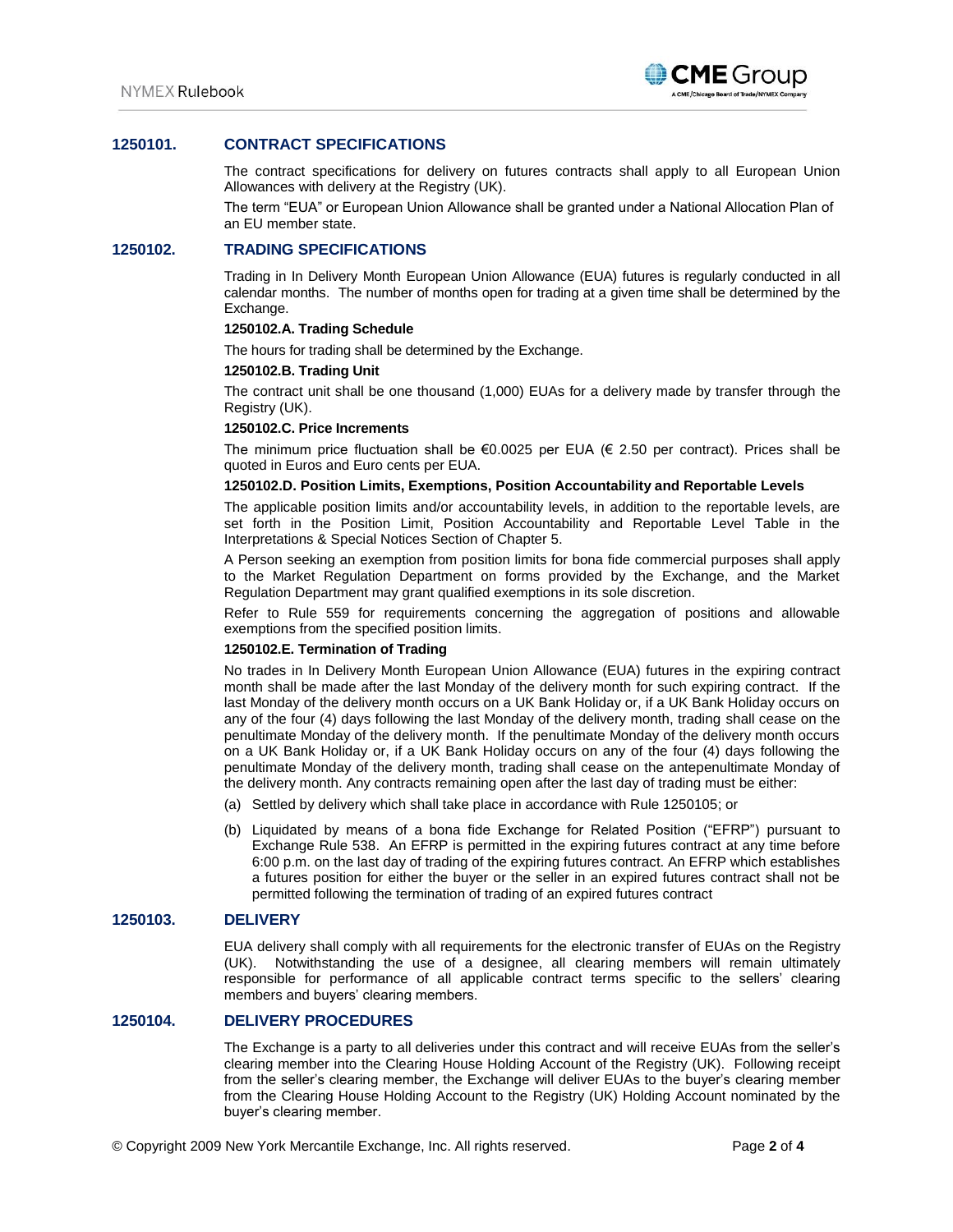

The seller's clearing member shall comply with such requirements and obligations imposed by or under applicable Registry Regulations in all respects material to the submission of the forms noted in this rule. The buyer's clearing member shall comply with such requirements and obligations imposed by or under applicable Registry Regulations in all respects material to ensure the acceptance of a valid transfer into its Holding Account. If a provision of the rules of this Chapter or the Exchange rules is inconsistent with a provision of the Registry Regulations, the provision of the rules of this Chapter and the Exchange rules shall prevail as between the buyer's clearing member, seller's clearing member, and the Exchange to the extent of such inconsistency and to the extent permitted by law.

By transferring EUAs to the Exchange, the seller's clearing member represents and warrants that, at the time of delivery, it has good and marketable title to such EUAs, and that such EUAs are free and clear of all liens, security interests, claims, encumbrances and adverse claims.

#### **1250104.A. Responsibilities of Clearing Members**

1. Notice of Intention to Accept

Exchange clearing members having open long positions shall provide the Clearing House with a Notice of Intention to Accept delivery by 10:00 p.m. on the final day of trading of the delivery month. The Notice of Intention to Accept must be in the form prescribed by the Exchange and must be properly completed and indicate the name of the buyer, the number of contracts to be accepted, the Registry (UK) Account Number, the name, telephone number and e-mail address of the Authorized Representative(s) for that Registry account, and any additional information as may be required by the Exchange.

2. Notice of Intention to Deliver

Exchange clearing members having open short positions shall provide the Clearing House with a Notice of Intention to Deliver by 10:00 p.m. on the final day of trading of the delivery month. The Notice of Intention to Deliver must be in the form prescribed by the Exchange, and must be properly completed, indicate the name of the seller, the number of contracts to be delivered, the Registry (UK) Account Number, the name, telephone number and e-mail address of the Authorized Representative(s) for that Registry account, and any additional information as may be required by the Exchange.

# **1250104.B. Final Settlement Price**

The final settlement price shall be the basis for delivery.

#### **1250104.C. Assignment Day**

The Clearing House shall allocate Notices of Intention to Accept and Notices of Intention to Deliver by matching positions, to the extent possible.

The Clearing House shall provide Assignment Notice Reports to the respective clearing members on the final day of trading of the delivery month.

### **1250105. TIMING OF DELIVERY**

- 1. The seller's clearing member shall transfer EUAs subject to delivery to the Clearing House Holding Account of the Registry (UK) by 6:30 p.m. on the first business day after the final day of trading of the delivery month.
- 2. For each buyer's clearing member that has satisfied its obligations under subsection (4) of this rule, the Clearing House shall initiate the process of transferring the EUAs to the buyer's clearing member's account at the Registry (UK) by 7:00 p.m. on the first business day after the final day of trading of the delivery month.
- 3. The buyer's clearing member shall receive EUAs from the Clearing House Holding Account of the Registry (UK) by 3:00 p.m. on the second business day after the final day of trading of the delivery month.
- 4. The buyer's clearing member shall deposit/transfer Euro currency equal to the full value of the product to the designated Clearing House bank account by 2:00 p.m. on the business day following the last day of trading of the delivery month.
- 5. For each seller's clearing member that has satisfied its obligations under subsection (1) of this rule, the Clearing House shall pay the seller's clearing member the full contract value by 3:00 p.m. on the second business day following the last day of trading of the delivery month.